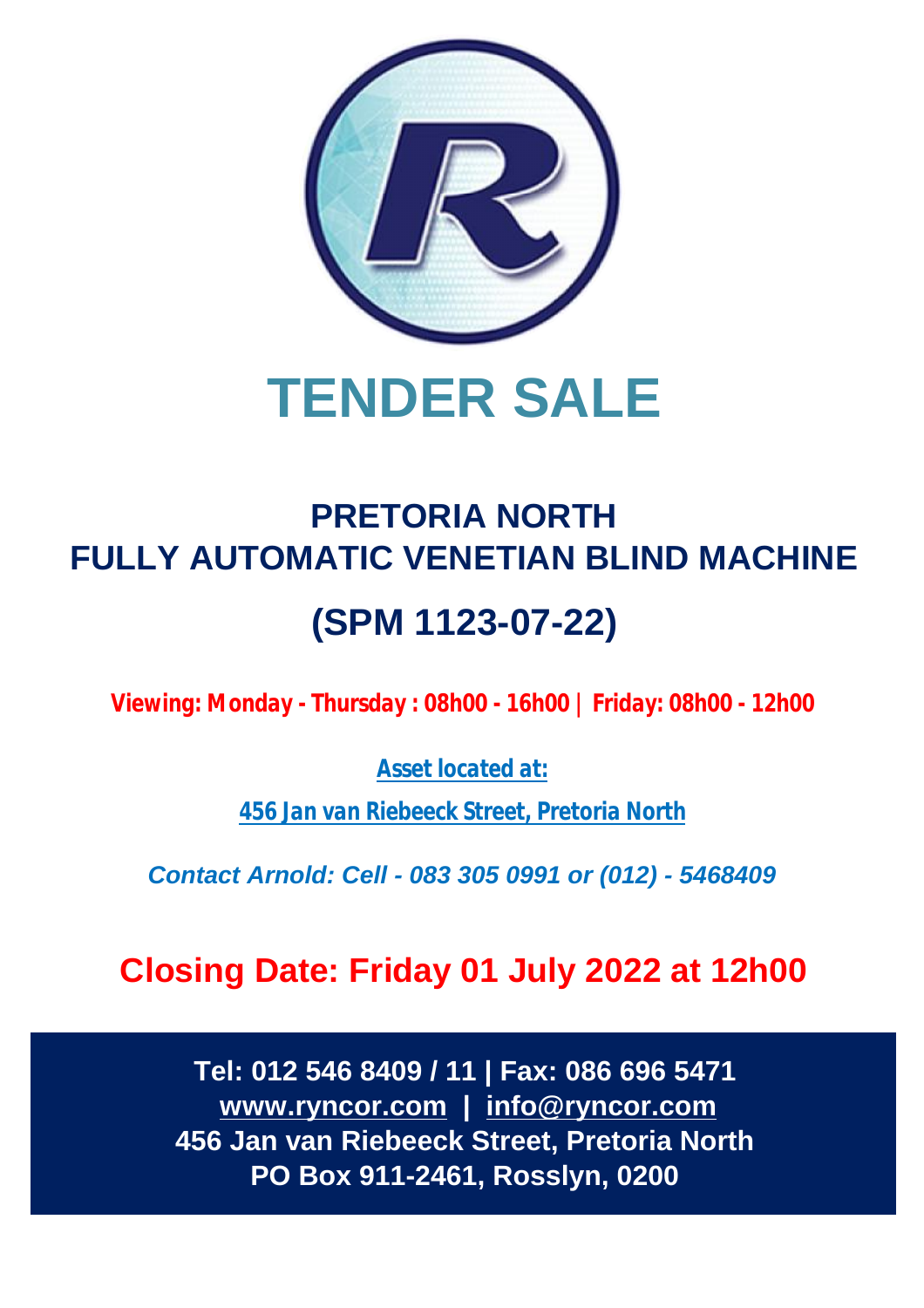*Tender Document SPM1123-07-22 - Pretoria North - Fully Automatic Venetian Blind Machine*



#### **GENERAL TERMS AND CONDITIONS AND TENDER FORM, FOR TENDER SALE ON BEHALF OF OUR CLIENTS REFERENCE NUMBER: SPM 1123-07-22**

#### **PROCESS FOR TENDER SALE:**

- *1* Read the terms and conditions and familiarize yourself with the contents. **Sign pages 1 to 2 of the terms and conditions and fax or e-mail with the completed tender document. It can also be placed in a tender box situated in Pretoria, Secunda, Sasolburg or Meyerton.**
- *2* **Please note: An additional administration fee of R2500,00 (EXCLUDING VAT) will be charged on the sale of all vehicles, motorcycles, trailers and all other items sold with registration documents.**
- *3* Approval for tenders should be obtained within 10 working days after the closing date of the tender sale. Successful Bidders / Tenderers will be notified by Fax or Email by means of a Pro Forma Invoice. (See paragraph 6 in the terms and conditions for bank details.)Please ensure that your contact details is complete, correct and legible.
- *4* After payment is cleared you will receive a Release Note with details for the removal of sold items.
- *5* Please note that a copy of the ID document and proof of residence is compulsory for bidding on every tender submitted!!
- *6* **Please note that a valid TV license is compulsory for bidding on any TV set !!**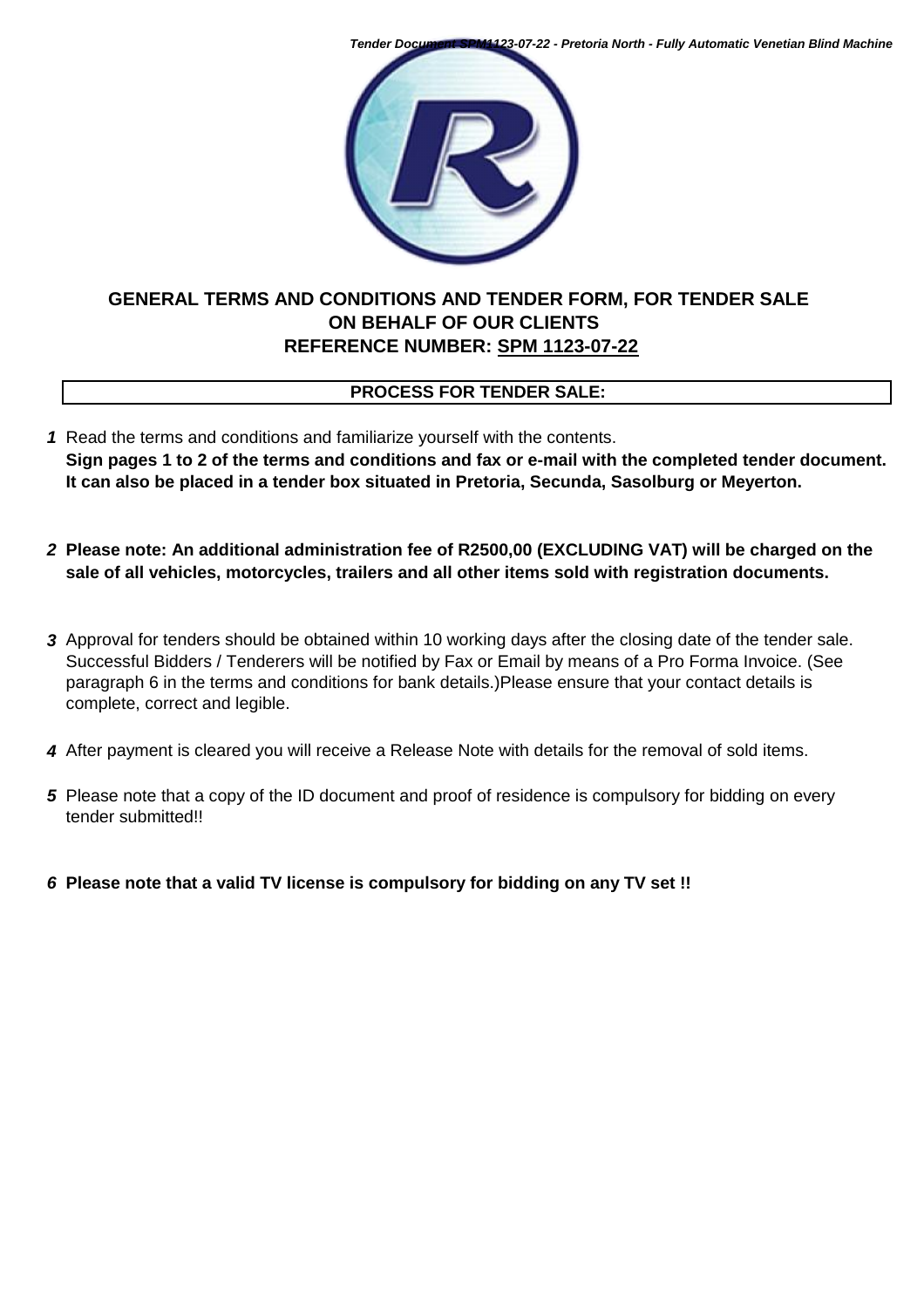



#### **GENERAL TERMS AND CONDITIONS AND TENDER FORM, FOR TENDER SALE ON BEHALF OF OUR CLIENT REFERENCE NUMBER: SPM 1123-07-22**

#### **By bidding for any items included in the sale the bidder confirms that he accepts and is bound by the following terms and conditions:**

*1* Bids must be sent to Ryncor Auctioneers, on or before **10 June 2022 at 12:00 pm.** 

Bids must be sent by: - fax to *086 696 5471 / 086 558 4185 / 086 558 5030*; - or by e-mail to: *[info@ryncor.com](mailto:info@ryncor.com)* - or *tender box. Important Notice: - The Bidder is responsible to ensure/confirm, that all bids submitted electronically / by fax / hand delivered in Tender Box, have actually been received by Ryncor, for inclusion in the Tender Sale process!*

- *2* The Seller is the sole owner of these goods. Ryncor Auctioneers acts as an agent for and on behalf of the Seller and does not have any rights title or interest in the ownership of these goods and does not accept any liability to any third party with regard to these goods.
- *3* **A "Tender Sale" is a private treaty sale in which the Seller reserves the right to refuse an offer at any time without any justification or explanation. The Seller reserves the right to merge or split some lots and to withdraw items from the sale.**
- *\** **Ryncor reserves the right not to accept the highest bid or any other bid !**
- *\** **Ryncor reserves the right to negotiate with the Buyer a better price if the Seller rejects the highest bid.**
- *\** **The negotiated price shall not be less than the highest bid received on auction/tender**
- *4* The Seller reserves the right to withhold delivery of items to any successful bidder until full payment is received.
- *5* Buyers will take full responsibility for the items as soon as final payment is received by Ryncor Auctioneers.
- *6* After awarding of the winning bid(s), the purchase price plus **10% Buyers** commission and **VAT applicable of 15%**, must be transferred within **48 hours** to Ryncor Auctioneer's bank account:

| Bank:           | ABSA           |  |
|-----------------|----------------|--|
| Branch:         | Pretoria North |  |
| Branch code:    | 632005         |  |
| Account Number: | 4053081330     |  |

*Please state your reference number (Example: PINV0000) as shown on the Pro-Forma Invoice on all payments made to this account and fax or email proof of payment to 086 696 5471 / [info@ryncor.com](mailto:info@ryncor.com)*

*All cash deposits including ATM cash deposits into this account are subject to a "Cash Deposit Fee" of R1.60 per R100.00* 

- *6.1* If invoices are being paid by cheque or bank guarantee cheque, there will be a 10 day waiting period before the collection of the items can proceed.
- *7* Foreign Buyers will be refunded for the VAT after receipt of the original exportation documentation properly stamped to prove that the export has been carried out.
- *8* Should the Buyer fail to proceed to **pay in full within 48 hours** or cancel his bid, Ryncor Auctioneers will be entitled to a **penalty fee amounting to 20%** of the bid amount from the Buyer, as compensation for admin costs.
- **9** Once payment reflects in the Ryncor bank account, the Buyer will receive a release Note within 48 hours. The Buyer then has ten (10) working days after the payment date to collect/remove his purchased goods from the premises. Failure to collect/remove the purchased items/vehicles within ten (10) working days will result in the items/vehicles being sold on a new Tender Sale, to recover Admin/storage fees. Any remaining proceeds from this sale will be reimbursed to the Buyer.

 **SIGNED: ……………..……………... DATE: ………….………...…..**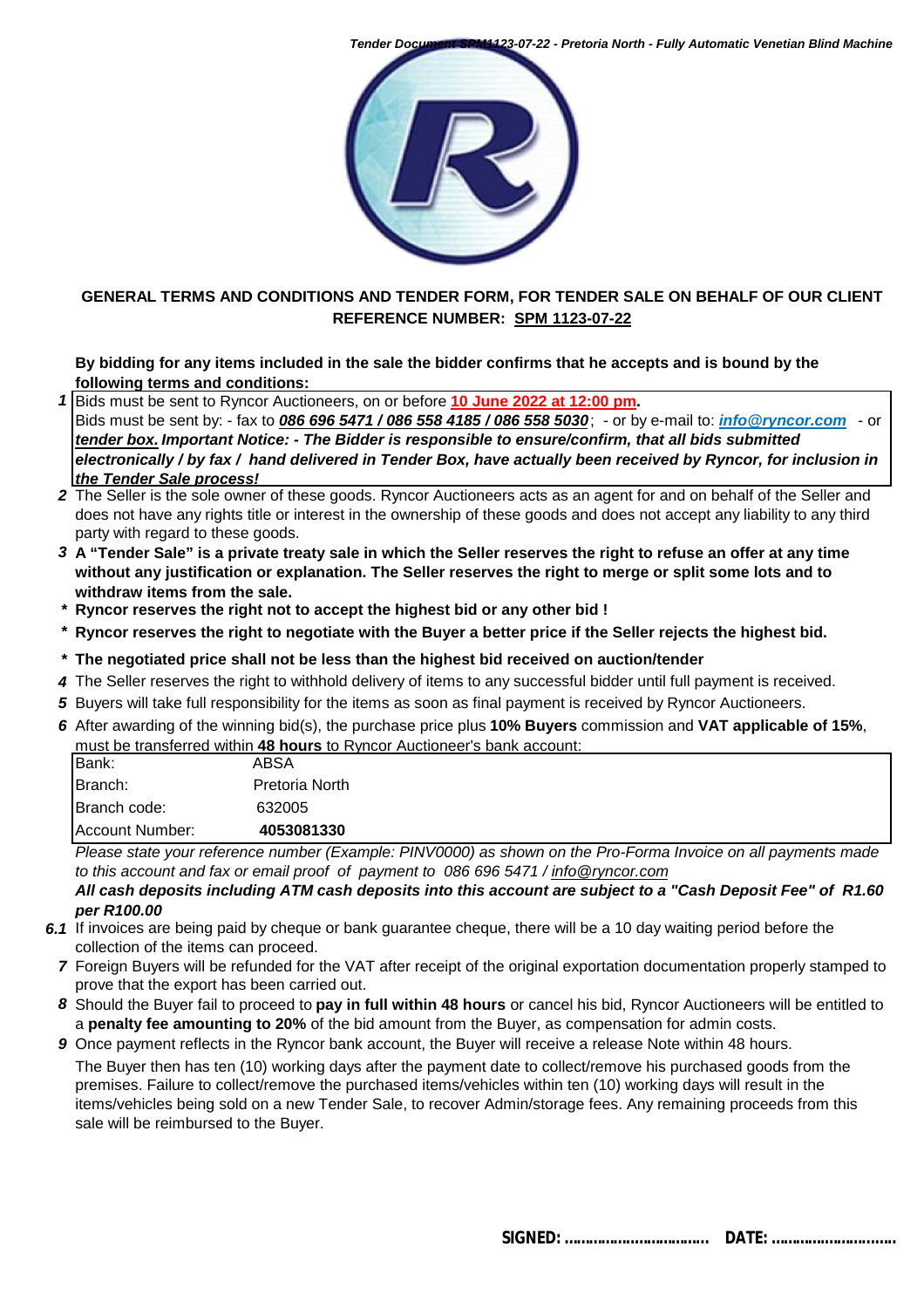



- *10* If it appears that an item cannot be delivered, totally or partially, by the Seller, for any reason whatsoever, Ryncor Auctioneers will be authorized to declare the sale null and void, after which Ryncor Auctioneers and/or the Seller will reimburse payments to the Buyer, but will not be liable to pay any damages to the Buyer.
- *11* The items (complete and/or parts) are sold "as is, where is", with no guarantee as regards to condition including any hidden flaws. In any event, the Buyer will be deemed to have carefully inspected the items he purchases beforehand. The Buyer will be deemed competent and to have been informed, before the closing date for biddings, of any error in the descriptions as well as any flaws or imperfections of the items.
- *12* The Seller shall not be liable for any damage to the Buyer's professional property, resulting from any flaws in the items.
- *13* Collection/dismantling of the items sold will be entirely at the buyer's cost and under his responsibility. Neither the Seller nor Ryncor Auctioneers shall be liable to the Buyer or any third party for additional costs due to the removal of the Items/vehicle from the premises. The Buyer shall be liable for any accident, damage to persons, to buildings or to the third party's property during dismantling and/or collection.
- *14* Neither the Seller nor Ryncor Auctioneers will be held responsible for the condition, description, quality, dimensions, year of manufacturing and completeness of the items as shown in the catalogue.
- *15* Pictures of the items shown in the Tender Sale documents/sales catalogue or sales lists are provided for the sole purpose of better differentiation and under no circumstances do they represent properties or characteristics of the items for sale.
- 16 Removal of the goods from the site shall be the responsibility of the Buyer, who shall remove the goods not later than ten (10) working days from the invoice date, having made prior arrangements to do so with Ryncor Auctioneers. The Buyer will be responsible for obtaining at his own expense, all necessary equipment for the removal of the Goods. Where the Vendor gives assistance to the Buyer in connection with such removal, such assistance is given entirely at the Buyer's risk.Should items not be removed within the specified time frame, then Ryncor Auctioneers reserves the right to resell or dispose of the items without incurring any liability to the Buyer, or without prejudice claims of the Vendor or Auctioneer against the Buyer for breach of contract. The Buyer's also forfeits any deposit paid to Ryncor Auctioneers. Ryncor Auctioneers also reserves the right to charge the Buyer rent and costs incurred due to nonremoval of lots. The Buyer will be responsible for all damages caused to the building, plant and machinery or other lots, be it caused by the Buyer or any appointed contractor.
- *17* The Buyer declares to be duly entitled to sign and purchase the items on behalf of his company/cc/trust and agrees with the abovementioned general conditions of sale by Tender.
- *18* **Please note: An additional administration fee of R2500,00 (EXCLUDING VAT) will be charged on the sale of all vehicles, motorcycles, trailers and all other items sold with registration documents. A copy of the ID document and proof of residence is mandatory for bidding on any vehicle !!**
- *19* **The above mentioned items will be sold as "SCRAP".** The items are hereby sold to the Buyer as ("voetstoots, as is, where is") and Ryncor Auctioneers do not guarantee in any manner the quality and usefulness of the Items, except that when properly used it will not create a risk to health, nor shall Ryncor Auctioneers be responsible for any defects latent or patent or any damages resulting there from, and the Buyer hereby agrees to accept the items as they are with all their defects.
- *20* When doing a site visit to view the Goods up for Tender Sale, the prospective Buyer must ensure he have a bar coded ID document and wear correct PPE. The above arrangement goes for all people involved in dismantling, collection and transportation of Goods.
- *21* The Buyer hereby, in terms of Section 10(4) of the Occupational Health and Safety Act, No 85of 1993, undertakes in writing or by signing of a Letter of Award to take all the necessary steps toensure, as far as it is reasonably practical, that the items purchased will be used in a safe manner for what they are designed for and without risks to health when properly used. The undertaking shall have the effect of religuishing Ryncor Auctioneers the duty imposed upon him by this section 10(4) to such an extent as may be reasonable having regard to the terms of the undertaking.

 **SIGNED: ……………..……………... DATE: ………….………...…..**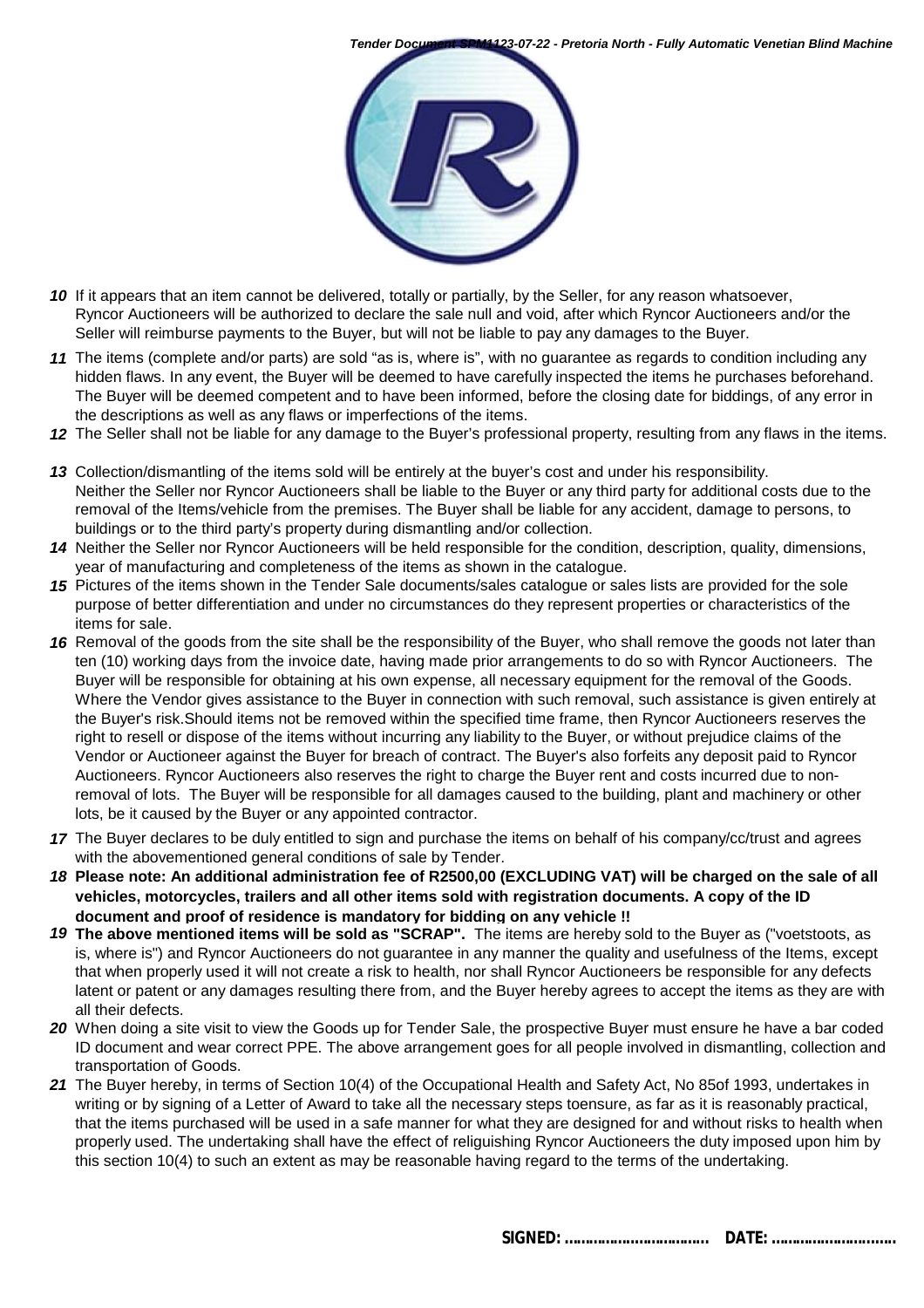



*22* The Buyer further undertakes to abide by all internal SHE *(Safety, Health & Environmental)* prescriptions of the Seller (Company) inclusive of requirements for the safe decommissioning, dismantling, up-liftment / rigging, loading and transportation of the purchased commodities. Depending of the nature and size of the purchased item, a comprehensive Environmental Management Plan (EMP) could be required.

**(This aspect to be discussed by the prospective Buyer when submitting his bid)**

- *23* The rules of this Tender Sale comply with section 45 of the Consumer Protection Act, 68 of 2008 ("the Act") and the regulations thereto. Any person attending the Tender Sale to bid on behalf of another person must produce a letter of authority which meets the requirements of regulation 32(3) of the regulations to the Act. Any person bidding on behalf of a company must produce a letter of authority on the letterhead of the company as well as a certified copy of a resolution authorising him or her to bid. All persons intending to bid must register prior to the
- *24* The Buyer shall indemnify and keep Ryncor Auctioneers indemnified against all losses for death or injury to its employees, its contractors and / or its contractors losses for death or injury to its employees, its contractors and / or its contractors personnel and / or death or injury or damage to health of third parties or damage to anything attributable to this sales transaction, and against all claims, demands, proceedings, costs, charges and expenses arising in connection with this sale agreement.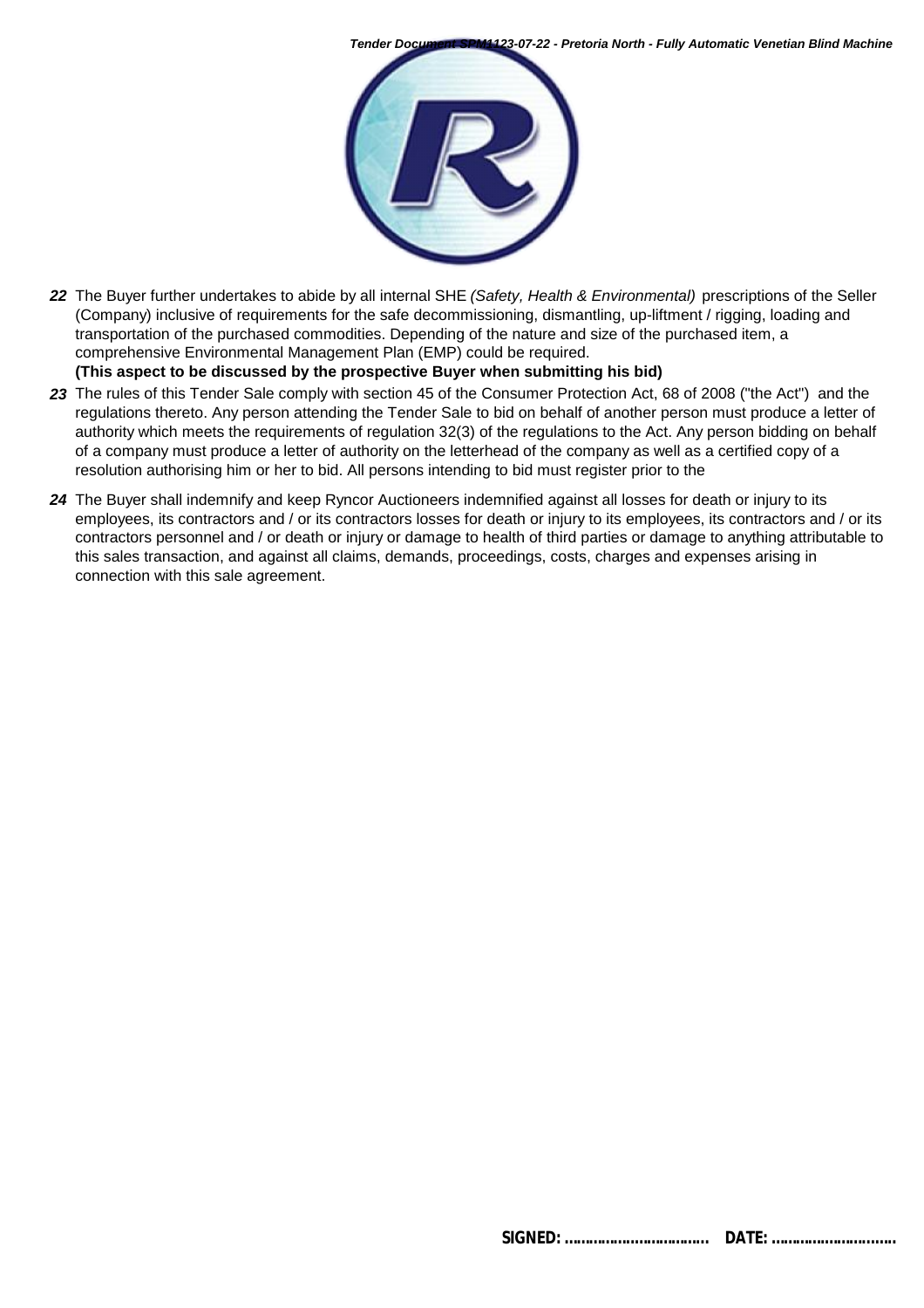

I/We \_\_\_\_\_\_\_\_\_\_\_\_\_\_\_\_\_\_\_\_\_\_\_\_\_\_\_\_\_ hereby agree to provide our personal information to Ryncor Auctioneers, on the express understanding that:

- 1. This constitutes our consent, as required under Section 11 (1) (a) of the Protection of Personal Information Act 4 of 2013 ("POPI").
- 2. The tender processing and finance staff of Ryncor Auctioneers will have access to our personal details which have been furnished to them for the purpose of attending to the registration of a tender over the assets referred in the tender document.
- 3. Ryncor Auctioneers are authorized to release our personal information to the seller, as well as any other Related Party/Parties, solely for the purposes of this transaction.
- 4. The personal data will be used only for the purposes in 2 and 3 above of this consent.
- 5. Ryncor Auctioneers will in addition to its POPI compliance store our details, as provided for and specified by the Legal Practice Council from time to time.
- 6. I/We hereby consent to receive Newsletters and/or other useful information from Ryncor Auctioneers in the future.

**Signature** 

\_\_\_\_\_\_\_\_\_\_\_\_\_\_\_\_\_\_\_\_\_\_\_\_\_\_\_\_\_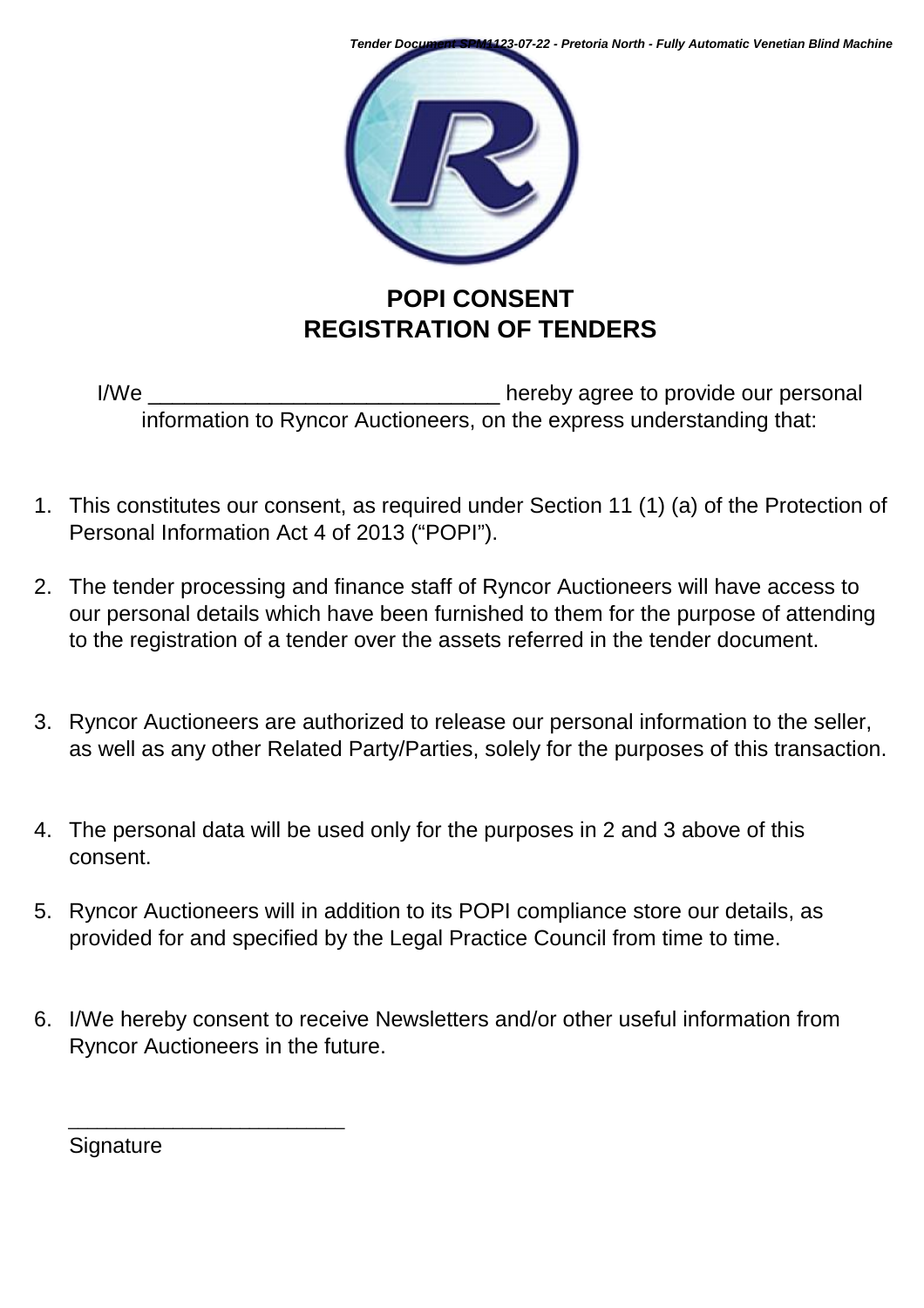*Tender Document SPM1123-07-22 - Pretoria North - Fully Automatic Venetian Blind Machine*



### **TENDER REGISTRATION FORM**

**Declaration of agreement by the undersigned with the general terms and conditions of this tender sale.**

I/We, the undersigned \_\_\_\_\_\_\_\_\_\_\_\_\_\_\_\_\_\_\_\_\_\_\_\_\_\_\_\_\_\_\_\_\_\_\_\_\_\_\_\_\_\_\_\_\_\_\_\_\_\_\_\_ , hereby submit to you the the following irrevocable bid(s), without any restrictions according to the general terms and conditions of this tender sale by this, to purchase the materials as follows:

#### **\* PLEASE COMPLETE ALL THE REQUESTED FIELDS BELOW IN CAPITAL LETTERS TO PREVENT BID CANCELLATION**

#### **NAME OF COMPANY:**

**NAME AND SURNAME:**

**COMPANY VAT REGISTRATION NUMBER:**

**ID NUMBER AND COPY OF ID DOCUMENT:**

**PHYSICAL ADDRESS:**

**POSTAL ADDRESS:**

**CODE: COUNTRY:**

**TELEPHONE NUMBER (BUSINESS HOURS):**

**MOBILE TELEPHONE NUMBER:**

**FAX NUMBER:**

**E-MAIL ADDRESS:** 

SIGNATURE: COMPANY STAMP:

**DATE: TIME: PLACE:**